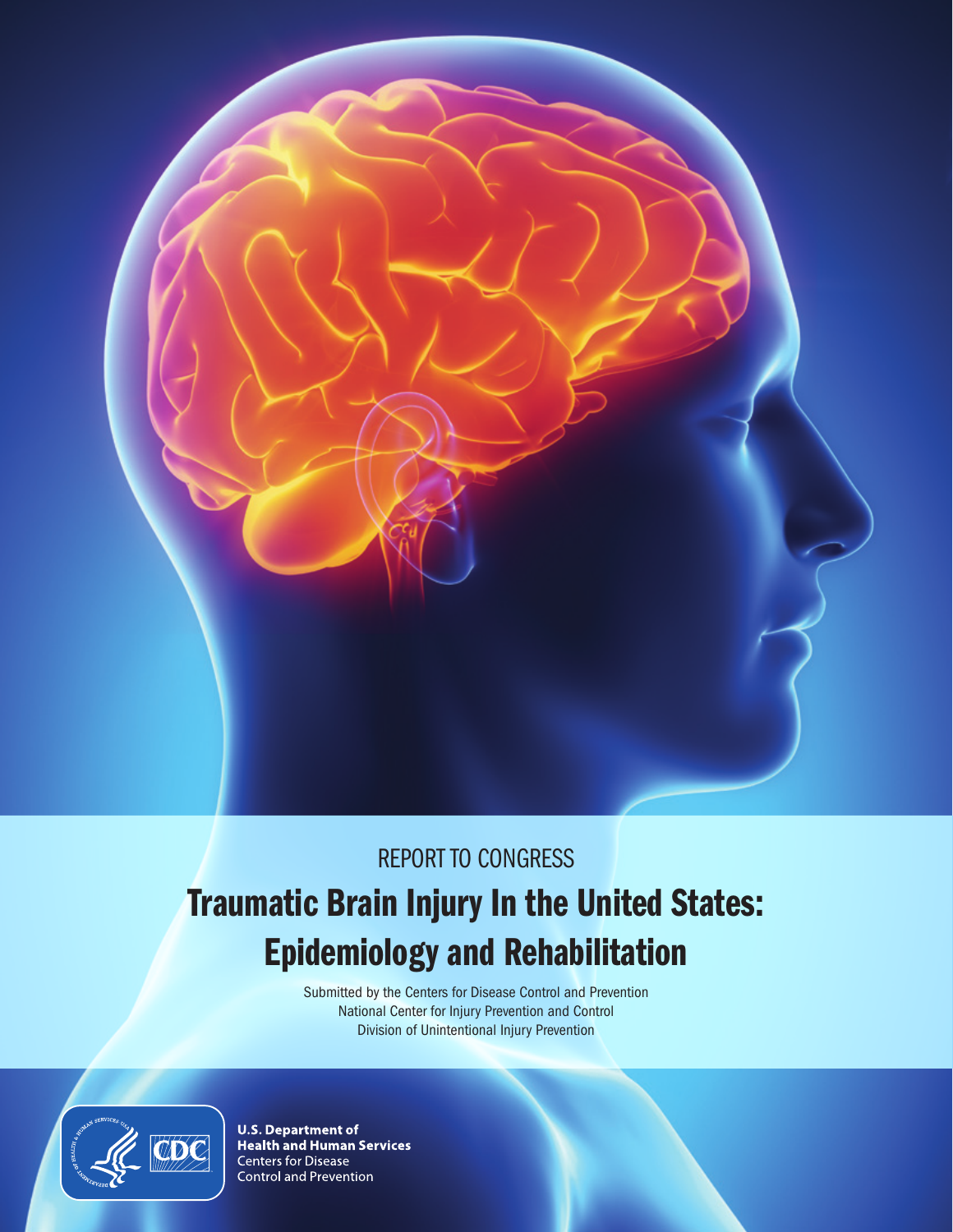# TBI Health Effects

A TBI can result in health effects that vary in intensity, length, and clinical manifestation. These health effects can persist and contribute to potential impairment, functional limitation, disability, and reduced quality of life (Riggio and Wong, 2009; Walker and Pickett, 2007). Disturbed cognition is the hallmark symptom of TBI but the injury also can affect behavior, emotion, and motor function. Cognitive disturbances can lead to difficulties with memory, attention, learning, and coordination. Other signs and symptoms include headaches, fatigue, and sleep disturbances. In addition, secondary neurologic disorders such as mood disorders and post-traumatic epilepsy can occur following TBI and disrupt health-related quality of life (Rosenthal, Christensen, and Ross, 1998; Hart, Brenner, Clark, Bogner, Novack, Chervoneva, Nkase-Richardson, and Arango-Lasprilla, 2011; Lowenstein, 2009; Agrawal, Timothy, Pandit, and Manju, 2006). The scientific literature also suggests that TBI increases the risk for neurodegenerative disorders, such as dementia. However, a majority of persons, particularly those with mild TBI, will generally experience one or more of these health effects for a short time following the injury. Repeated TBIs, though, can have prolonged and long-term effects. Finally, TBI can negatively affect families. Adverse family effects can include caregiver distress, depression, and deterioration of family functioning after a TBI (Aitken et al., 2009; Wade, Carey, and Wolfe, 2006b).

## Effectiveness of TBI Outcome Measures

TBI outcome measures can be broadly defined as instruments or scales that assess physical and cognitive ability, as well as psychological functioning, after the injury. There can be a wide range of short- and long-term outcomes resulting from a TBI. Accurately measuring these outcomes is critical given the important purposes for which measurement results are used. First, outcome measurement helps assess the status of recovery and effectiveness of rehabilitation. Second, measurement results can be used to monitor the progress of treatment in the clinical setting and demonstrate treatment progress to a third-party payer. Finally, these outcomes undergird research on the effectiveness of TBI rehabilitation and better inform future clinical interventions and recovery.

The TBI Outcomes Workgroup of the Common Data Elements (CDE) Project identified the critical outcome domains for TBI outcomes research (Wilde et al., 2010) as follows:

- ➤ Global Outcome
- ➤ Recovery of Consciousness
- ➤ Neuropsychological Impairment
- ➤ Psychological Status
- ➤ TBI-related Symptoms
- **Behavioral Function**
- ➤ Cognitive Activity Limitations
- ➤ Physical Function
- Social Role Participation
- ➤ Health-Related Quality Of Life
- ➤ Health-Economic Measures
- ➤ Patient-Reported Outcomes

The TBI CDE Outcomes Workgroup also identified a set of recommended measures within each outcome domain. These recommended measures were those with the strongest level of research support. However, these measures require several hours to implement. One of the current goals of the National Research Action Plan (NRAP), a federal interagency group that is charged with coordinating TBI research, is the development of a shorter but comprehensive assessment tool that is sensitive across the range of TBI severities. In addition, the authors of the NRAP have acknowledged that the limited effectiveness demonstrated by previously conducted intervention studies, including those in rehabilitation, have been caused in part by the limited number of validated assessment tools that are sensitive enough to detect treatment effects. The TBI CDE Outcomes Workgroup also identified several measures within each domain that are promising and that have the potential to surpass the currently recommended measures. The TBI CDE Outcomes Workgroup indicated that these measures require additional study to warrant inclusion as a recommended tool to assess a particular element within an outcome domain.

A separate pediatric workgroup identified additional CDEs and associated measures for children, specifically related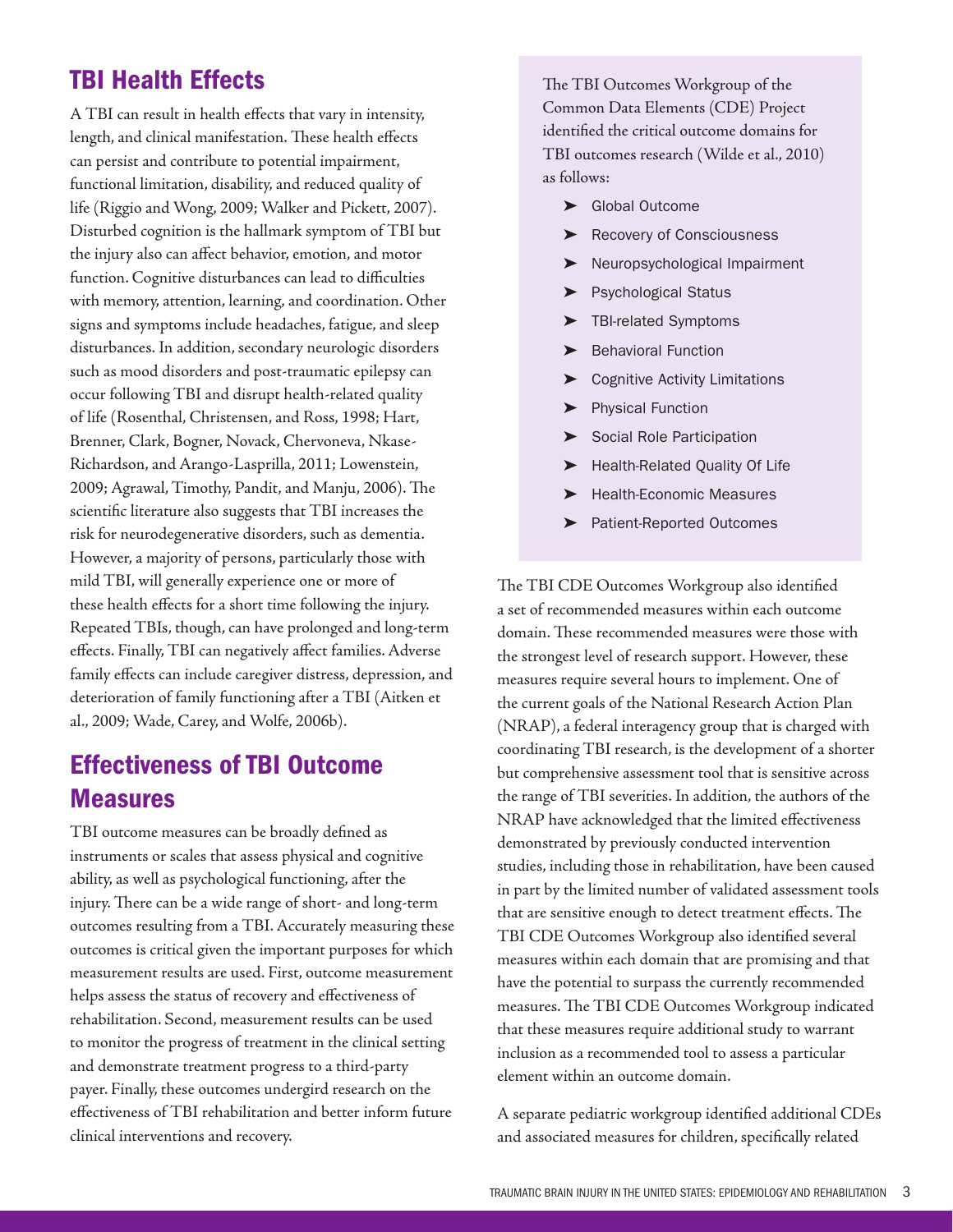to academics, adaptive and daily living skills, family and environment, language and communication, and social cognition (McCauley et al., 2012).

The taxonomy developed by the TBI CDE Outcomes Workgroup has the potential to bring greater consistency to TBI-related outcomes that will improve the quality and comparability of TBI research.

Finally, a multicenter study, Transforming Traumatic Brain Injury Research and Clinical Care (TRACK-TBI), evaluated the feasibility of implementing a wide range of the TBI CDEs in a single study of adults with TBI. This study found that assessing a large number of TBI CDEs was feasible. However, several gaps in the study were identified, including the need for validating additional outcome measures for TBI patients living with higher levels of disability and the need for validating additional outcome measures among non-English speaking patients.

# Factors Influencing Outcomes

Intervening factors that have been shown to influence outcomes must be considered when interpreting research examining the effectiveness of rehabilitation. Aside from the type and severity of a TBI, and the medical care received, recovery from TBI is influenced by factors including individual patient characteristics, socialenvironmental factors, and access to rehabilitation services.

Individual characteristics, such as age and pre-injury functioning, can influence outcomes after TBI. The degree to which they influence outcomes depends upon the severity of injury. Social-environmental factors (e.g., socioeconomic status, social support, caregiver and family functioning) also can influence outcomes after TBI. Finally, access to rehabilitation services can be negatively impacted by a lack of specialty providers, particularly in rural areas, as well as a lack of financial resources available to a person with TBI. The availability and level of insurance coverage are especially important.

# Effectiveness of TBI Rehabilitation

Following hospitalization for a TBI, persons can receive rehabilitation care and services in various settings. Postacute rehabilitation is provided following an inpatient hospital stay and is typically indicated for persons whose medical condition requires continued skilled nursing

care. Some settings in which this level of rehabilitation is available includes inpatient rehabilitation facilities, longterm care hospitals, and skilled nursing facilities. Persons who no longer require skilled nursing care are usually discharged home and may receive rehabilitation care provided by outpatient and community service centers. However, the type of rehabilitation care or setting selected is also based on a person's level of functional recovery, independence, geographic availability, and financial resources—including insurance coverage.

For persons living with TBI-related health effects, rehabilitation goals are structured to improve their independence in activities of daily living, social functioning, quality of life, and ability to participate in the community. They typically focus on the recovery of motor function, cognitive function, self-care skills, and community participation. A person's pre-injury functioning and personal goals are fundamental in determining the best rehabilitation treatment plan, as well as the eventual outcomes. No single TBI rehabilitation program will work for all patients; rather, the goals and methods of rehabilitation must be individualized to each person.

TBI rehabilitation consists of therapies broadly categorized as cognitive and physical. Cognitive rehabilitation (CR) consists of a group of therapies used to manage deficits in thought processes and behavior (e.g., comprehension, perception, and learning). Physical rehabilitation focuses on enhancing different forms of mobility by improving physical factors such as strength and endurance, as well as providing assistive devices that facilitate independence.

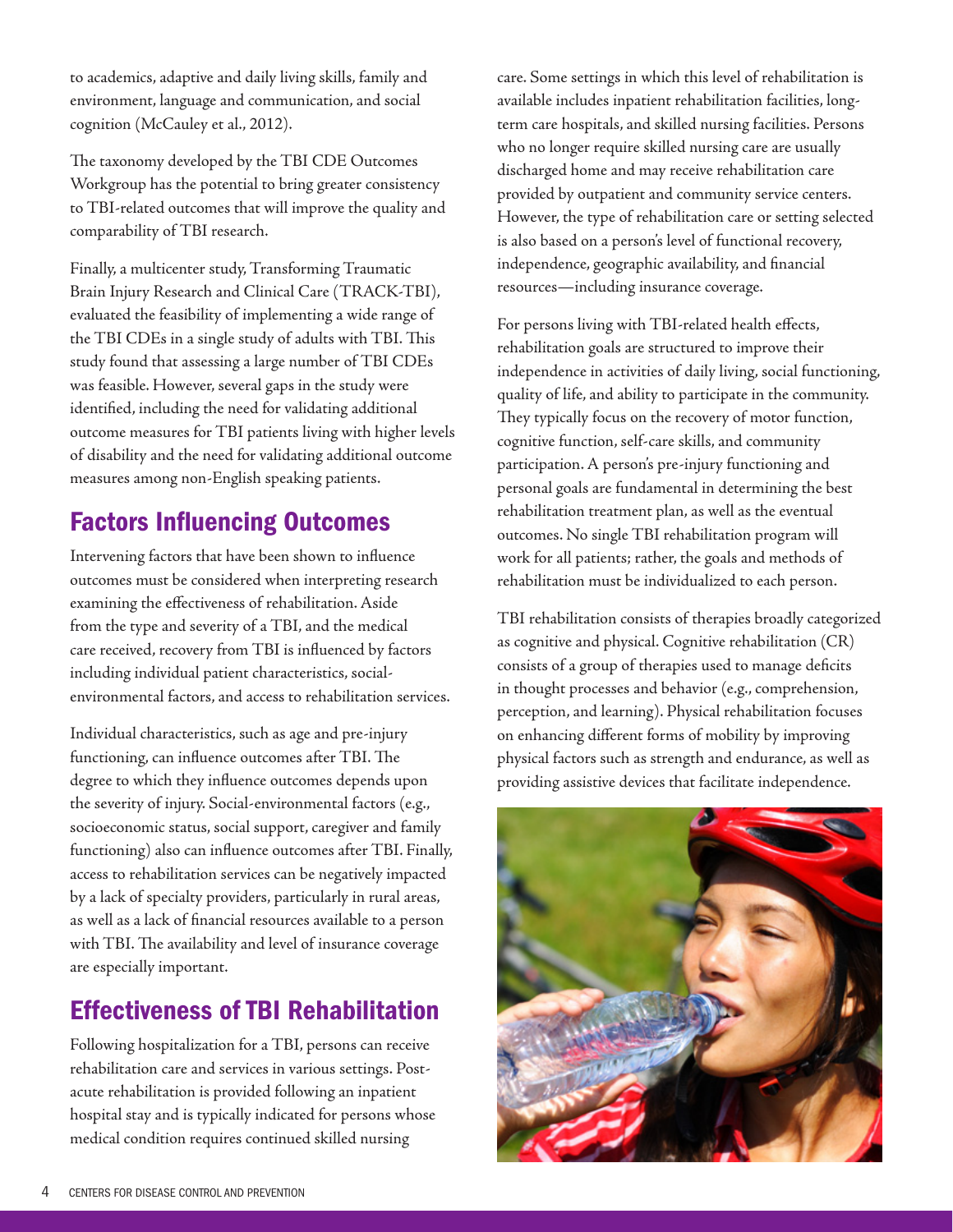# Cognitive Rehabilitation

The Cognitive Rehabilitation (CR) Task Force of the American Congress of Rehabilitation Medicine (ACRM) Brain Injury Interdisciplinary Special Interest Group evaluated 370 studies and found that CR is effective during the post-acute period—even 1 year or more after injury (Cicerone et al, 2000, 2005, 2011). Further analysis of the scientific literature suggests that CR is effective in patients with moderate and severe TBI (Rohling et al., 2009). However, an Institute of Medicine (IOM) committee concluded that the evidence was insufficient to provide practice guidelines, particularly with respect to selecting the most effective treatments for a specific person (IOM, 2011). The insufficiency of the evidence was largely attributed to limitations in research designs for rehabilitation evaluation studies. And yet, empirical support for CR is growing with the strongest level of evidence for the following interventions (Cicerone et al., 2011):

- ➤ Direct attention training accompanied by metacognitive training to promote development of compensatory strategies and generalization;
- ➤ Interventions to address functional communication deficits and memory strategies for mild memory impairments;
- ➤ Meta-cognitive strategies for executive function deficits; and
- ➤ Comprehensive holistic neuropsychological rehabilitation.

Preliminary evidence supports the effectiveness of group-based rehabilitation treatment of pragmatic communication disorders. However, research that demonstrates the effectiveness of cognitively based treatments for listening, speaking, reading, and writing, in social, educational, occupational, and community settings is lacking (Turkstra et al., 2003).

# Physical Rehabilitation

Evidence supports the general effectiveness of physical rehabilitation (Bland, Zampieri-Gallagher, and Damiano, 2011; Betker, Desai, Nett, Kapadia, and Szturm, 2007; Irdesel, Aydiner, and Akgoz, 2007; Mossberg, Amonette, and Masel, 2010; Scherer and Schubert, 2009; Shaw et al., 2005). With respect to specific interventions, regularly scheduled passive range-of-motion exercises and body re-positioning are techniques that are commonly used with positive effects (Winkler, 2013). Equipment, such as standing frames or tilt tables, can be used to maintain bone structure, elongate shortened muscles, challenge endurance, and stimulate the minimally conscious person. Bodyweight-supported (BWS) gait devices and knee-ankle-foot orthotics can be used with manual assistance to initiate standing postures. BWS devices can lead to improved cardiovascular function and assist with the beginning of walking training (Mossberg, Orlander, and Norcross, 2008; Wilson and Swaboda, 2002).

Gaming and virtual reality-based treatment methods are emerging as an adjunct to physical therapy standards of practice for treating persons with TBI (Betker et al., 2007; Scherer and Schubert, 2009). One study demonstrated the effectiveness of improved goal-oriented, task-specific training with the use of a gaming system to promote practice of short sitting balance control for persons with TBI. Another method used a game-based training tool that yielded an increase in practice volume and attention span, and furthermore, improvements in dynamic sitting balance control (Betker et al., 2007). Certain evidence indicates that virtual reality and other methods to improve vestibular function and balance result in improvements in both gait and gaze stability of persons with TBI sustained during blasts (Scherer and Schubert, 2009). However, approaches such as motor interventions, proprioceptive muscle training, and neurodevelopmental treatment have been used in clinical practice with limited research on their effect on functional outcomes.